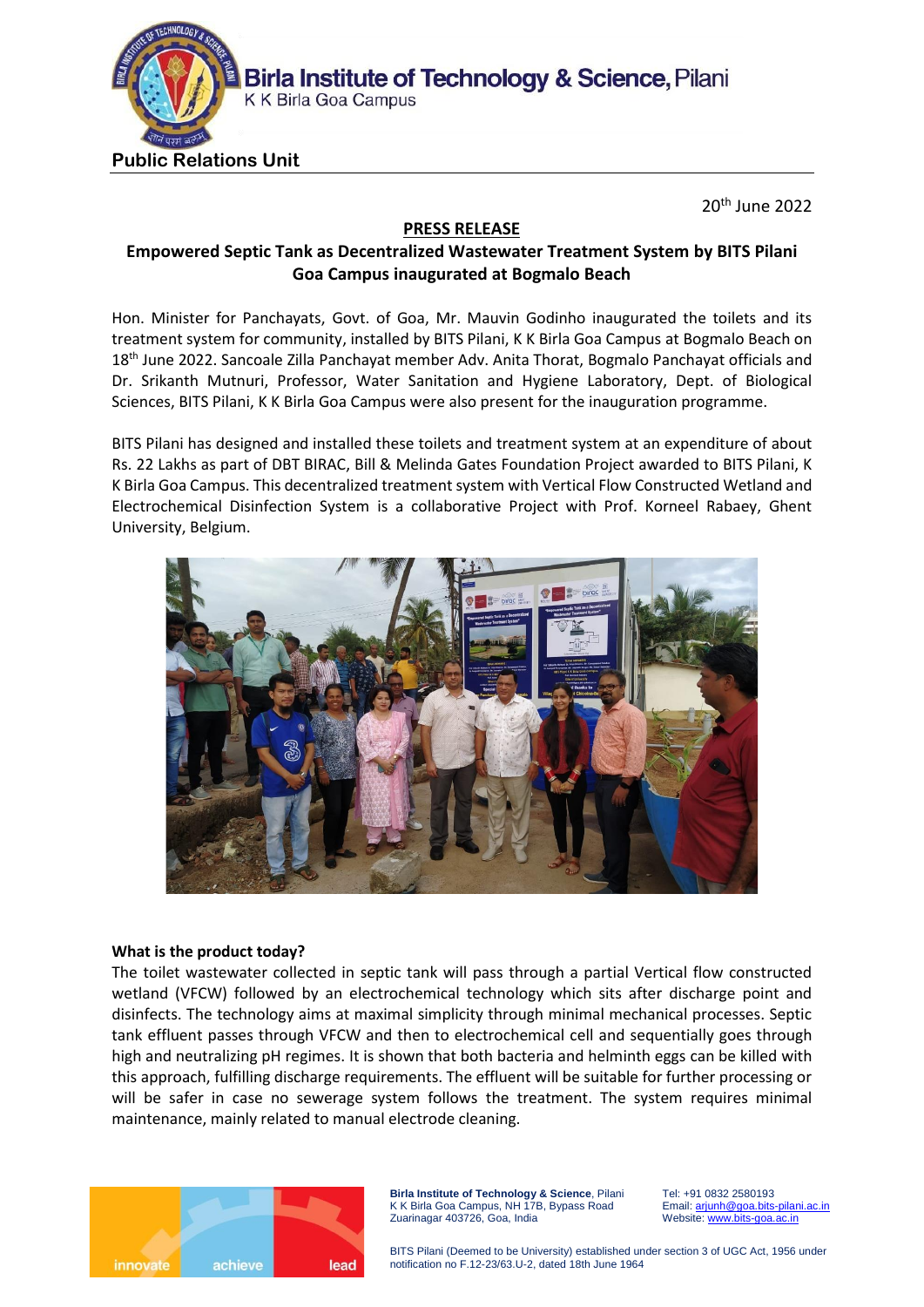

### **Detailed information:**

According to Central Pollution Control Board (CPCB), India will need 1.5 trillion cubic meters of water to meet the water demand by 2030. Based on Niti Aayog report in 2018, the per capita water availability is disputed to deplete to 1465 cubic meters by 2025 from 1544 cubic meters, what was available in 2011 and 1816 cubic meters in 2001. In order to meet the water demand, Recycling and Reusing wastewater can be a beneficial alternative so as to reduce the stress created on the water reserve that is available for use today (Matto, Singhal, & Prasad, 2019). Sanitation and water availability being a merit good, Indian government has brought forward certain key policy initiatives and programs in accordance to that like Flagship program Namami Gange Program in 2014, Jawaharlal Nehru National Urban Renewal Mission (JNNURM) in 2005, National Urban Sanitation Policy (NUSP) in 2008, Swachh Bharat Mission (SBM) in 2014 and National Policy on Fecal Sludge and Septage Management (NPFSSM) in 2017 for Urban Sanitation (Kapur, 2021). Out of all the policies, the policy that garnered maximum attention among the public was SBM. SBM consists of Phase 1 with major objectives of making India Open Defecation Free (ODF), to uproot Manual Scavenging and to bring about certain behavioral changes regarding some already existing sanitary practices whereas Phase 2 gave importance to maintain the ODF status achieved in phase 1 and to improve the lives of sanitation workers and the management of solid and liquid waste (Bhattacharya, Sharma, & Sharma, 2018) .

Even though in phase 1 access to safe sanitation was provided it is also required to make sure that safe and proper Containment, Collection, Transportation (If on-site treatment is not possible), Treatment and Resource recovery or Safe Disposal is done systematically in order to maintain Sanitation. In developing countries like India and other countries, there are certain complications that can arise due to transportation of waste collected to a far-off treatment facility either through sewers or vacuum trucks or manually if there is no provision for treatment plant is present nearby. There are chances of waste getting dumped off somewhere else into the environment rather than being taken to the treatment facility. Thereby untreated waste will lead to more trouble if left unattended. If treatment is not done effectively, the usage or disposal of the end product will also be unhygienic and can create maladies in humans.

As a solution to all of this inconvenience, onsite treatment of waste can be considered and one such treatment technology is our treatment system which is at TRL7 and above. BITS Pilani team had demonstrated for a single household, for 100 people equivalent for a student hostel and currently for public toilet for Bogmalo Panchayat, Goa. All the above are part of DBT BIRAC and Bill & Melinda Gates foundation projects.

For any further details, please contact: **Dr. Srikanth Mutnuri, Professor, Water Sanitation and Hygiene Laboratory, Dept of Biological Sciences, BITS Pilani, K K Birla Goa Campus Tel: +91 0832 2580125 E mail: [srikanth.mutnuri@gmail.com,](mailto:srikanth.mutnuri@gmail.com) srikanth@goa.bits-pilani.ac.in**



**Birla Institute of Technology & Science**, Pilani K K Birla Goa Campus, NH 17B, Bypass Road Zuarinagar 403726, Goa, India

Tel: +91 0832 2580193 Email[: arjunh@goa.bits-pilani.ac.in](mailto:arjunh@goa.bits-pilani.ac.in) Website[: www.bits-goa.ac.in](http://www.bits-goa.ac.in/)

BITS Pilani (Deemed to be University) established under section 3 of UGC Act, 1956 under notification no F.12-23/63.U-2, dated 18th June 1964